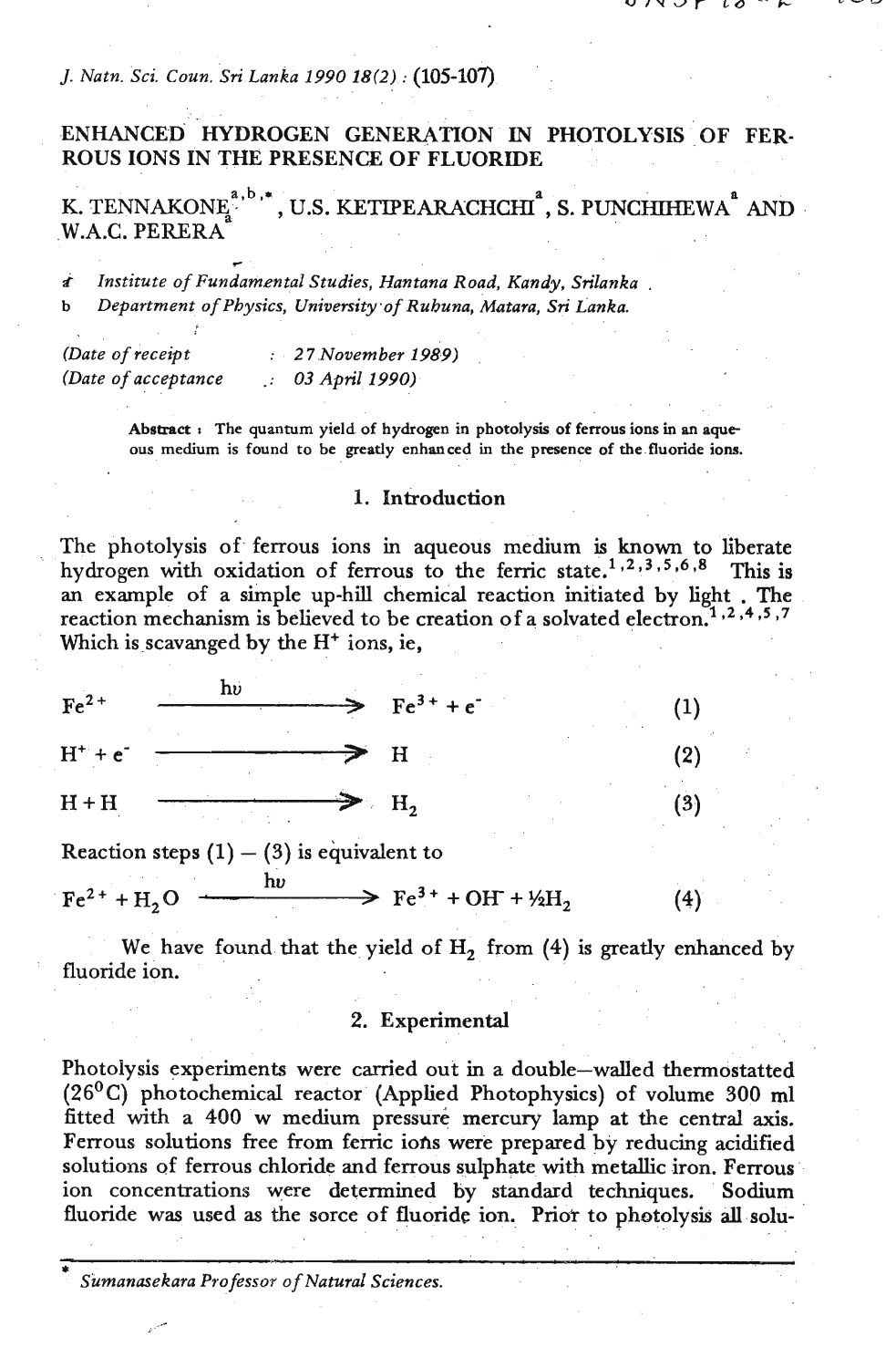tions were purged with nitrogen (99.999%). Photogenerated hydrogen was estimated volumetrically by gas chromatography (Shimadzu GC-9AM, column MS 5A, Canier **gas Ar).** 

#### 3. Results and **Discussion**

Figure 1 illustrates photogeneration of hydrogen from acidified (HCl) ferrous chloride solution containing varying amounts of fluoride. It is seen that the yield of H<sub>2</sub> increases with the increase of the fluoride concentration. The maximum  $[F^-]$  permitted by the solubility of  $FeF<sub>2</sub>$  is  $\sim$  0.6M and the highest yield of H<sub>2</sub> is obtained at this concentration. When the experiment was repeated with ferrous sulphate (acidified with  $H_2SO_4$ ) results obtained were almost identical to that of FeCl<sub>2</sub> containing equivalent amounts of  $Fe<sup>2+</sup>$  (Figure 1)





**Figure 1:** Photogeneration of hydrogen from 0.1M FeCl<sub>2</sub> solution (0.16M in HCl) (A)  $\textbf{F} \cdot [\textbf{F}^{\text{-}}] = 0.60 \text{M} \cdot (\textbf{B}) [\textbf{F}^{\text{-}}] = 0.35 \text{M} \cdot (\textbf{c}) [\textbf{F}^{\text{-}}] = 0. (d) [\textbf{F}^{\text{-}}] = 0.60 \text{M}, [\textbf{FeSO}_4] = 0.60 \text{M}$  $= 0.1M$ .